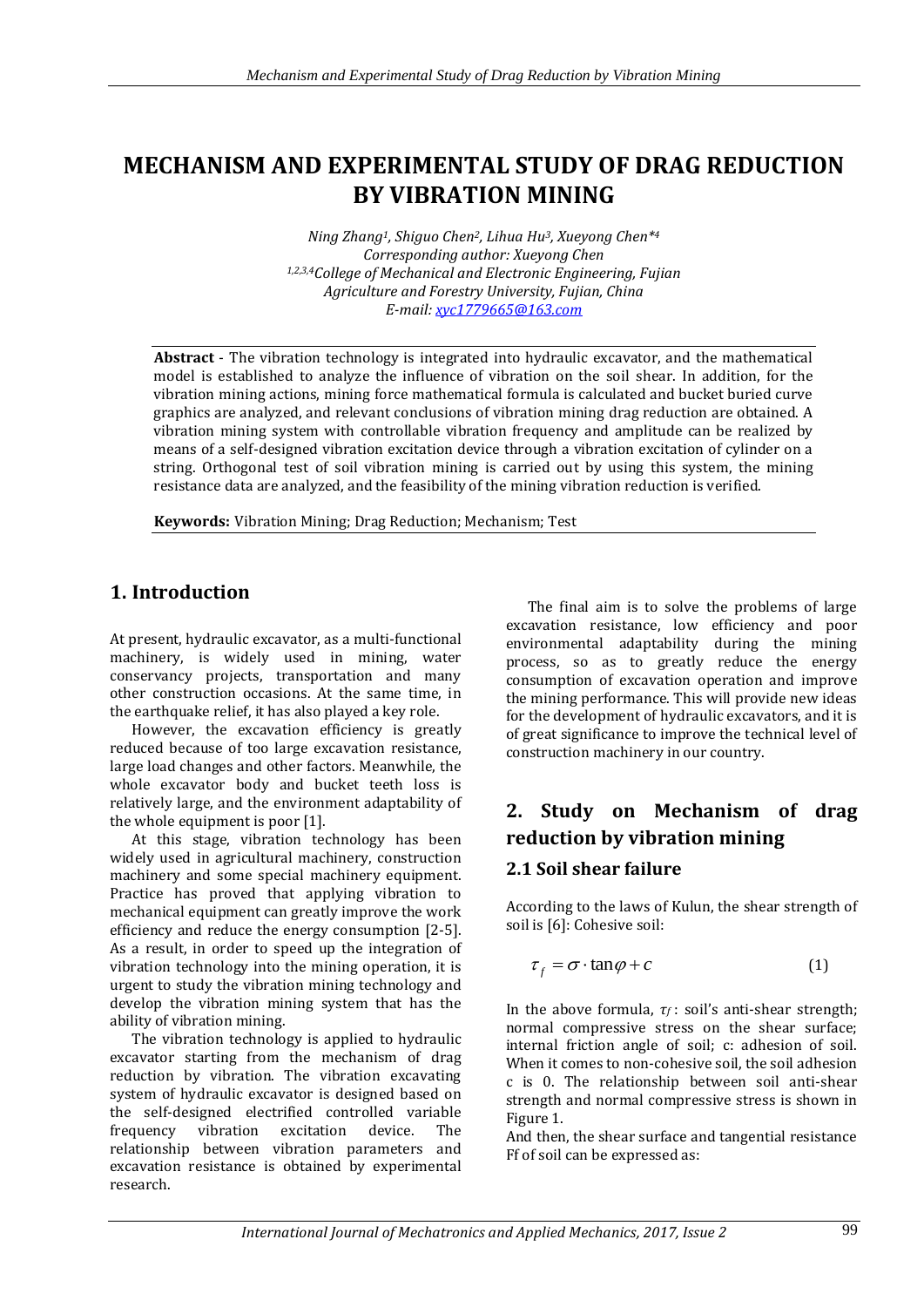Tangential mining resistance:

$$
F_f = A(\sigma \cdot \tan \phi + c) \tag{2}
$$

In the formula, *A* indicates the contact area between the digging shovel and the soil. Obviously, for different soils, although there are different sizes of soil adhesions c, to reduce the resistance between the shear surface and the soil, the essence is to achieve by reducing the internal friction force (*σ*·tan*φ*) produced by normal compressive stress.

The Mohr stress circle is introduced, and according to the Moore - Kulun failure criterion, as shown in Figure 2, when the soil is in a failure limit state, Moore stress circle happens to be tangent with anti-shear strength envelope (shear strength and normal compressive stress relationship line).



*Figure 1: The relationship between shear strength and normal compressive stress*



*Figure 2: The relationship between shear strength wrapping line and stress circle*

The effective stress is applied to randomly choose a point in the soil, the stress state and stress circle of the point shall be shown in Figure 3. At this point, the formula (1), the laws of Kulun can be rewritten as:

$$
\frac{\sigma_1 - \sigma_3}{2} = \left[ c \cdot \cot \varphi + \frac{\sigma_1 + \sigma_3}{2} \right] \sin \varphi \tag{3}
$$

$$
\frac{\sigma_1 + \sigma_3}{2} = \frac{\sigma_1 - \sigma_3}{2} \cdot \frac{1}{\sin \varphi_1} - c \cdot \cos \varphi_1 \tag{4}
$$

In the above formulas,  $\sigma$ 1: the maximum principal stress;  $\sigma$ 3: the minimum principal stress.

It can be seen that, shear failure only occurs within the plane composed of the maximum and minimum principal stress  $\sigma$ 1 and  $\sigma$ 3. It is irrelevant with the principal stress  $\sigma$ 2 vertical to the plane, and the angle between the shear failure surface and the maximum principal stress is  $\alpha_{\rm f} = 45^{\circ} + \varphi/2$ .



*Figure 3: The stress state and Mohr stress circle of point*

In that the internal friction angle of all kinds of soil is between 0 to 45 degrees, when the internal friction angle decreases to  $\phi$ 1, the right part of (3) is reduced, and the right part of (4) is increased. As a result,  $\sigma$ 1 -  $\sigma$ 3)/2 decreases,  $\sigma$ 1+ $\sigma$ 3)/2 increases, and Mohr stress circle and damage shear

plane will change correspondingly. As shown in Figure 4, radius ( $\sigma$ 1 -  $\sigma$ 3)/2 of damage stress circle decreases, the center position ( $\sigma$ 1+ $\sigma$ 3)/2 moves to the right, and the left part  $c$  cot  $\varphi$  of the shaft increases to  $c \cdot \cot \varphi 1$ . The angle  $a_f$  between the failure surface and the maximum principal stress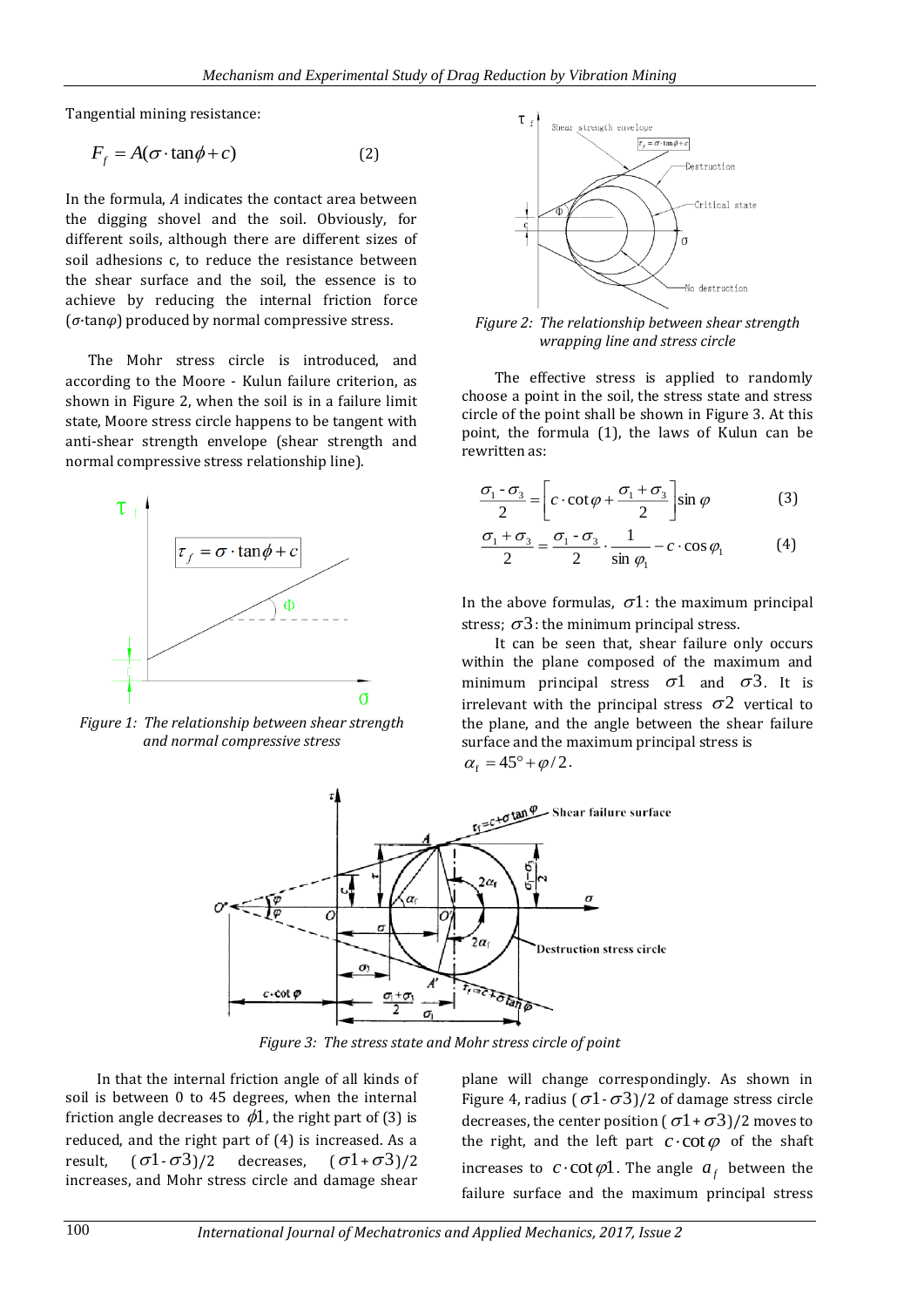plane decreases, and the Mohr stress circle will become smaller (the large circle is the Mohr stress circle with the internal friction angle of  $\phi$ , and the small circle is the Mohr stress circle with the internal friction angle of  $\phi$ 1). The slope of shear failure surface *τ<sup>f</sup>* would decrease correspondingly, and the shear strength is also reduced.



*Figure 4: Sketch map of contrast of Morr stress circle after the reduction of internal friction angle*

It can be concluded that the vibration makes the internal friction angle decrease, resulting in the decrease of the damage stress circle and the slope of the shear failure surface, and the shear strength that the soil can bear will also be reduced. This is also the reason why the vibration tools can be used to more easily cut and crush the soil. This is the analysis of the mechanism of the vibration drag reduction from the vibration for reducing the soil shear strength.

#### **2.2 Mechanism of drag reduction in vibration cutting**

Vibration is caused by a large amplitude swing in a very short time depending on external forces.

The change of the contact surface and the force is increased from zero to a certain value in a flash. As a result, vibratory cutting is a way of cutting the soil rapidly. When there is no vibration cutting, the cutting process is carried out in a long time, and the whole cutting process is slow, that is, the change of the force is slow, which belongs to a slow shear method. In the test whether there is vibration shear, a large number of experimental data show that [7]: on the condition that the vertical soil stress is constant and has a certain compression, the soil internal friction angle obtained by fast shear is small, and the soil shear strength is also small. While the soil internal friction angle and shear strength measured by slow shear are relatively large. That is, the vibration loading can reduce the soil internal friction angle  $\,^\varphi$  .

According to the Moore - Kulun failure criterion, when the internal friction angle  $\varphi$  decreases, the slope of shear strength envelope will be reduced, the radius of the failure stress circle will reduce, thus the soil shear strength decreases.

The cutting resistance force of vibration mining bucket in the vibration cutting process is shown in (5). In the formula, *F* refers to the cutting resistance, *Fx* and *Fz* are the component of the cutting resistance in the X axis and the Z axis, *V* is the cutting speed, *a* is the amplitude, and *F* is the vibration frequency.

When the bucket is doing regular excavation, that is to say, the vibration is not loaded, the displacement of the bucket in horizontal direction is *X=Vt*. According to the empirical formula [8], at this point, the bucket is subjected to the horizontal cutting force *Fx*, which can be expressed as:

$$
F\mathbf{x} = \mu \cdot b \cdot z^{\alpha 1} \cdot V^{\alpha 2} \cdot \delta \tag{5}
$$

In (5),  $\mu$  suggests the ratio of mining to resistance, *b* indicates the bucket cutting width, *z* refers to the bucket cutting depth,  $\delta$  is the cutting angle, and  $\alpha$ 1  $\alpha$ <sup>2</sup> are the constant coefficients.

If a sinusoidal vibration model is used to indicate the vibration action of the bucket, the displacement, velocity, and time of the bucket in the horizontal direction are shown in Figure 6. Because the bucket vibration is applied to the original general excavation, the actual displacement *X1* of the bucket and the relation between the cutting speed and time can be expressed as [9]:

$$
X_1 = Vt + a\sin(\omega t)
$$
  
\n
$$
V_1 = V + a\omega\cos(\omega t)
$$
\n(6)

In (6),  $\omega$  suggests the vibration angle frequency. From Figure 6, it can be seen that, the moment when the bucket has cutting action of soil is at the point O to A at the initial moment, and between the point C to D after entering the vibration cycle.

From point A to B, the bucket is backward and does exiting action. From point B to C, the bucket does the path action that has been mined during last cycle. As a result, in the vibration mining process, in each cycle, the cutting distance of the bucket with action in the horizontal direction is s.

The cutting speed at the points A, B, C, and D is 0, and it is used to solve the time for the bucket moving to the points A, B, and C by letting the speed equation (6) be 0, and thus calculate the displacement XA, XB, and XD at the corresponding points. And then, in that the displacement at the point C is equal to that at the point A, the actual cutting distance s in each cycle is calculated.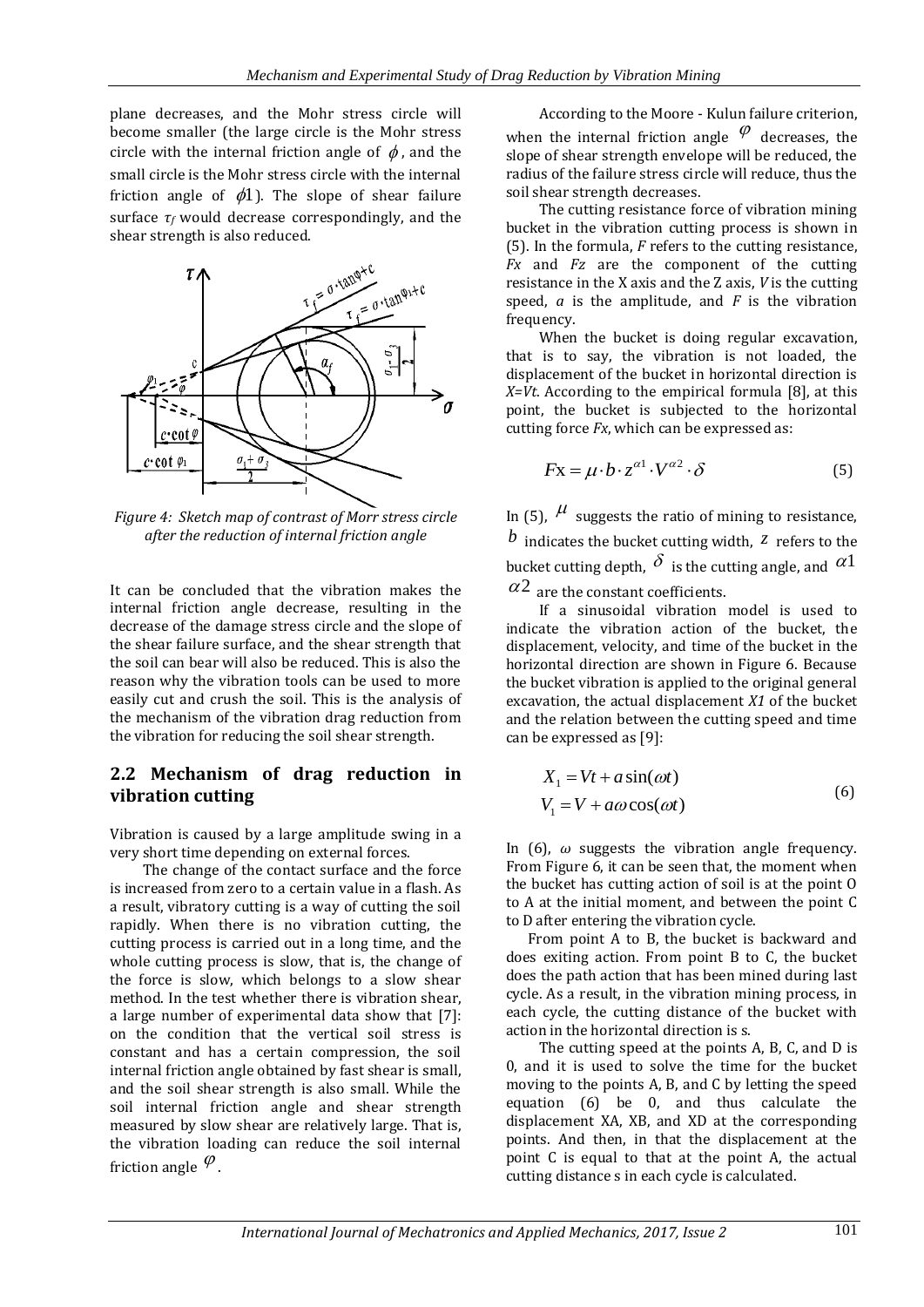$$
s = X_D - X_C = X_D - X_A = 2\pi V / \omega = V / f
$$
 (7)

At this time, in the effective cutting time of the CD section, the mining cutting speed V gradually drops rapidly, and the speed at the maximum excavation cutting displacement D point drops to 0. In the CD segment process, because the mining rate decreased rapidly, combining with Newton's second law, the force is also rapidly changing, and the mining action of soil belongs to the rapid shear mode. Thus, the soil internal friction angle will be reduced, the degree of soil shear strength decreases, and the mining resistance received also has a corresponding decline.

At the same time, according to (5), when other parameters remain unchanged, the horizontal cutting force decreases with the decrease of the excavation speed, and the cutting force is always dropping in the CD section. To sum up, under the condition of constant vibration, after the vibration is applied, the cutting force of bucket in horizontal direction is obviously lower than the horizontal cutting force in common mining, so the efficiency of mining is improved and the energy consumption of excavation is reduced.

At the same time, when the vibration amplitude and the cutting speed remain unchanged, but the vibration frequency changes, from (7), it is known that, when f increases, s decreases accordingly. Then, according to what is shown in Figure 6, the actual cutting beginning point C in each cycle will be shifted to the right, which means that the speed of the corresponding time will decrease. And from (5), it is seen that the horizontal cutting resistance will also decrease.

Under the condition that the vibration amplitude and vibration frequency remain unchanged, but the cutting speed changes, from (7), it can be obtained that, when V increases, s increases accordingly. At this point, the corresponding C point shifts to the left. That is to say, the speed at the corresponding time increases, and the horizontal cutting resistance increases as well. On the basis that the vibration frequency and the cutting speed are constant, when the vibration amplitude increases, from (7), it is obvious that the actual cutting distance s of each cycle keeps unchanged. In consequence, according to Figure 6, the corresponding C point will be shifted to the right, the speed of the corresponding time will decrease, and the horizontal cutting resistance will also decrease.



*Figure 5: Vibration cutting resistance model*



*Figure 6: Horizontal displacement - velocity curve under sinusoidal vibration*

# **3. Vibration mining mechanical structure system design**

#### **3.1 Mechanical structure design**

The transformation is made based on the excavation arm of WJ15 excavator of Fuzhou Modern Heavy Equipment Co. Ltd. The vibration way of the past vibration mining is, depending on transforming the hydraulic system of the excavator itself, to realize the vibration of the bucket cylinder by the electrohydraulic proportional valve [2]. However, when the electromagnetic valve is used to control the vibration of the hydraulic cylinder, the performance requirements of the solenoid valve are relatively high. In this paper, a vibration excitation cylinder is connected between the bucket, the cylinder and the bucket in the original excavator structure, as shown in Figure 7.

In combination with the self-designed vibration excitation generator, the vibration output of the vibration cylinder is realized, as shown in Figure 8, so as to realize the frequency conversion vibration of the bucket.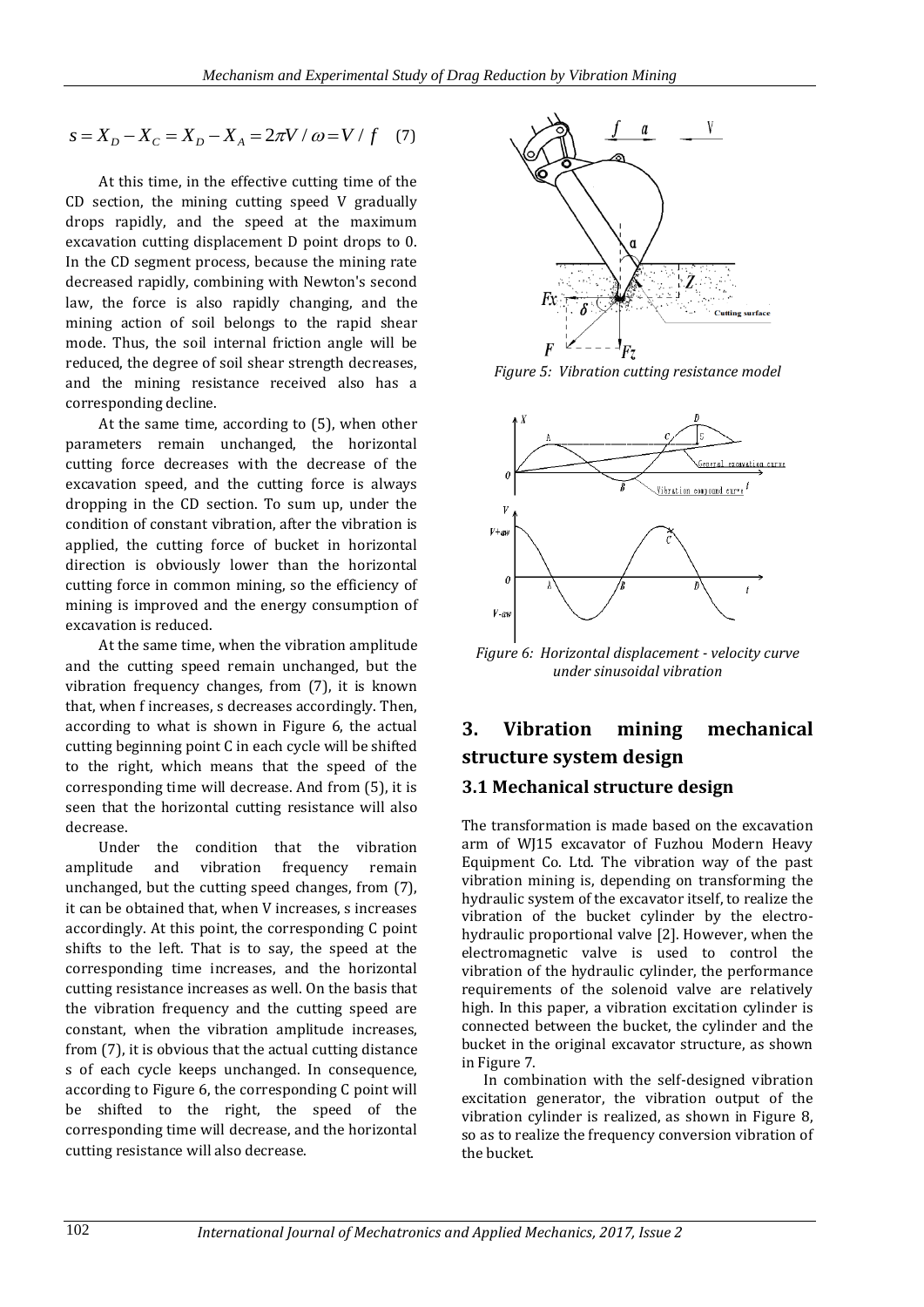In this paper, the speed of the motor is controlled to drive the electromagnetic valve to realize the vibration of different frequencies. The whole system is simple, easy to control, and can achieve a larger vibration frequency range, and the vibration effect is more obvious.



- *1. Bucket arm*
- *2. Bucket cylinder*
- *3. Vibration cylinder*
- *4. Bucket*





*Figure 8: Vibration excitation generating device* 

### **3.2 Realization of bucket vibration**

The working principle of the vibration system lies in the realization of the output of different vibration frequencies by using vibration excitation device in Figure 8. The specific work is: to produce different speeds by controlling the motor, to drive the cam in connecting rod to rotate, to achieve the handover control of reversing valve by using the reversing lever contact between the cam and the two-position four-way reversing valve. The oil inlet and outlet of reversing valve is connected to the vibration exciting cylinder, to realize that the vibration oil cylinder does repeated telescopic movement according to different frequencies of vibration, and at last, through the vibration cylinder, it drives the bucket to do vibration with different frequencies. The vibratory output of the bucket blade is shown in Figure 9.



*Figure 9: Sketch map of actual displacement of fixed point of shovel blade*

At the same time, this system also can change the amplitude by controlling and changing the oil pressure in the hydraulic circuit at the inlet of the vibration generating device. In addition, it is possible to make the vibration cylinder do different amplitudes vibration under the same vibration frequency. The higher the oil pressure is, the greater the amplitude is, and eventually the vibration is transferred to the bucket.

# **4. Vibration mining system test and data analysis**

## **4.1 Test method**

According to the design and experiment purpose of vibratory mining system, cross experiments are conducted with vibration frequency, amplitude and mining speed as influencing factors, so as to obtain the optimum mining work parameters. Taking into account that for the three parameters, the range of test is large, and if there is a need to do cross combinations, the number of tests is too much. Consequently, this experiment uses the method of orthogonal test to do the parameters cross test. And through the analysis of interaction relationship of the test factors for the results, the influencing law of different experimental factors on the test is obtained, so as to search for the optimal combination of experimental factors, and get the best vibration parameters combination scheme.

The vibration frequency, amplitude and excavation speed were taken as the three factors of orthogonal test, and 3 levels were set for each factor. According to the parameters' theoretical values after the bucket is buried, the test factors and level values are shown in Table 1. The L9 (33) orthogonal test is designed, in which the vibration amplitude and frequency represent the actual amplitude and frequency of bucket, respectively. The mining speed is expressed by the flow tapping into the cylinder, which can indirectly reflect the mining speed of the actual reaction bucket.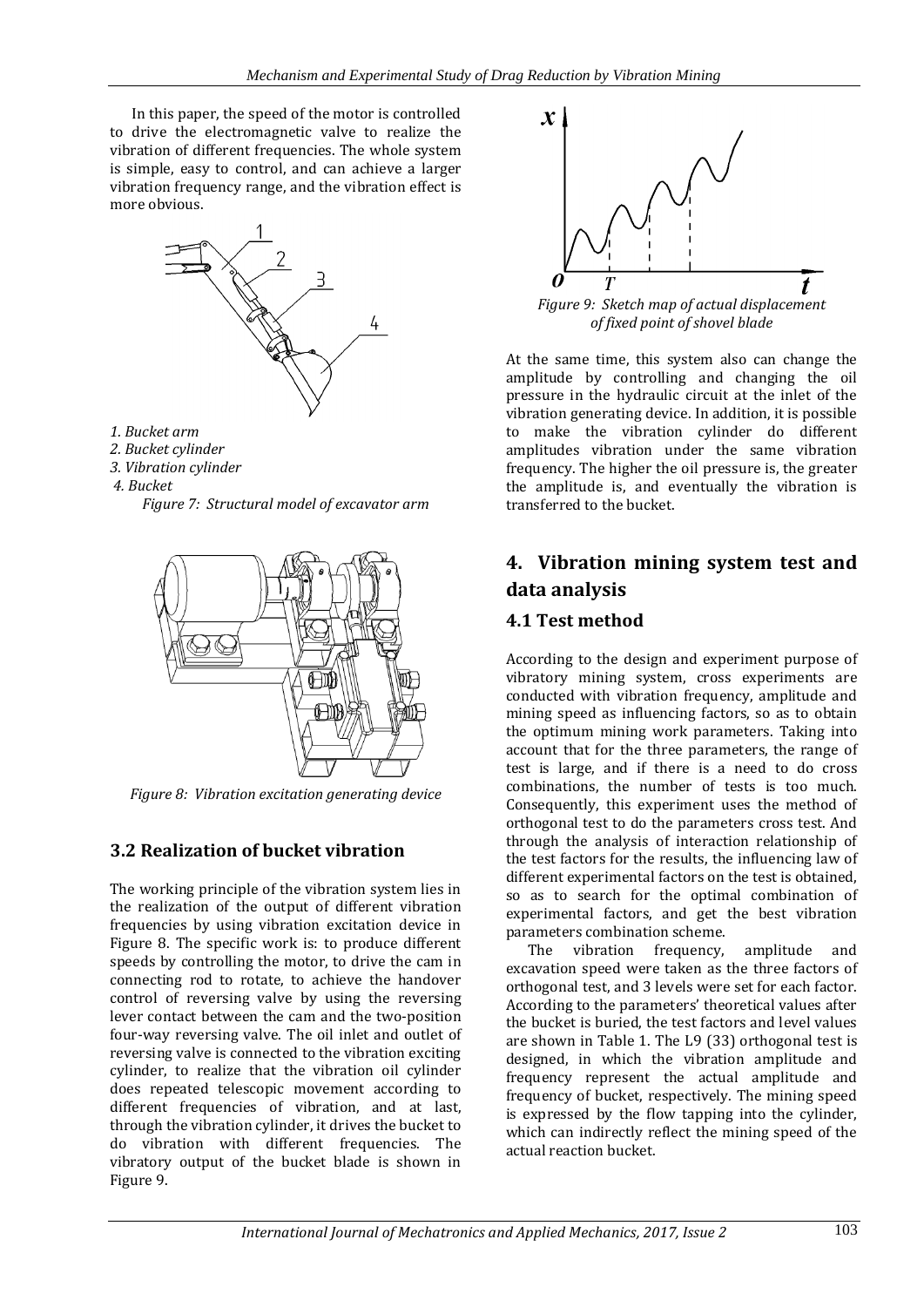|        | Factors        |                   |                            |  |  |
|--------|----------------|-------------------|----------------------------|--|--|
| Levels | Frequency (Hz) | Amplitude<br>(mm) | Mining<br>speed<br>(L/min) |  |  |
|        |                |                   |                            |  |  |
|        |                | 12                |                            |  |  |
|        |                | 18                |                            |  |  |

*Table 1. Factors and levels of orthogonal test*

#### **4.2 Test results and data analysis**

In this paper, the orthogonal test of sand soil is carried out to measure the maximum excavation resistance under different vibration parameters. The results of each group are shown in table 2. The figures 1, 2 and 3 in the table represent the 3 levels of the three factors, and the specific values are shown in table 1. At the same time, a set of comparison test data with no vibration and excavation speed of 3L/min is carried out, and the maximum excavation resistance measured is 3.13MPa.

| Table 2. Orthogonal test results |                |   |                                       |                                            |  |
|----------------------------------|----------------|---|---------------------------------------|--------------------------------------------|--|
| Test number                      | Frequency (Hz) |   | Amplitude (mm)   Mining speed (L/min) | The maximum excavation<br>resistance (MPa) |  |
|                                  |                |   |                                       | 2.86                                       |  |
| 2                                |                | 2 | 2                                     | 2.85                                       |  |
|                                  |                | 3 | 3                                     | 2.81                                       |  |
| 4                                | າ              |   | $\overline{c}$                        | 2.84                                       |  |
| 5                                | າ              | 2 | 3                                     | 2.85                                       |  |
| 6                                |                | 3 |                                       | 2.60                                       |  |
| 7                                | 3              |   | 3                                     | 2.83                                       |  |
| 8                                | 3              | 2 |                                       | 2.70                                       |  |
| q                                |                | 3 | າ                                     | 2.67                                       |  |

The DSP data processing software is used to make orthogonal test data processing of the results of the test, and the results are shown in table 3. From the result of the range analysis, it can be seen that the optimum working parameter is the vibration frequency at the third level, the amplitude at the third level, and the mining speed at the first level. Therefore, in the orthogonal test of soil, the optimum parameters of vibration mining are the vibration frequency of 12Hz, the amplitude of 18mm, and the excavation speed of 3L/min. From the variance analysis results, it can be seen that, at the significant level of 0.1, for the sand soil test, the amplitude is very significant, and the vibration frequency and excavation speed are comparatively significant.

At the same time, combining table 2 to compare the resistance data of general excavation, it can be concluded that the excavation resistance will decrease obviously when the vibration is applied.

*Table 3. DPS software analysis test data results chart*

| Calculation results   |               |                    |         |               |  |  |
|-----------------------|---------------|--------------------|---------|---------------|--|--|
| Poor analysis results |               |                    |         |               |  |  |
| Sum                   | Factor        | Level 1<br>Level 2 |         | Level 3       |  |  |
|                       | Frequency     | 8.5200             | 8.2900  | 8.2000        |  |  |
|                       | Amplitude     | 8.5300             | 8.4000  | 8.0800        |  |  |
|                       | Digging speed | 8.1600             | 8.3600  | 8.4900        |  |  |
| Mean                  | Factor        | Level 1            | Level 2 | Level 3       |  |  |
|                       | Frequency     | 2.8400             | 2.7633  | 2.7333        |  |  |
|                       | Amplitude     | 2.8433             | 2.8000  | 2.6933        |  |  |
|                       | Digging speed | 2.7200             | 2.7867  | 2.8300        |  |  |
| Factor                | Minimum value | Maximum value      | Range R | Adjustment R' |  |  |
| Frequency             | 2.7333        | 2.8400             | 0.1067  | 0.0961        |  |  |
| Amplitude             | 2.6933        | 2.8433             | 0.1500  | 0.1351        |  |  |
| Digging speed         | 2.7200        | 2.8300             | 0.1100  | 0.0991        |  |  |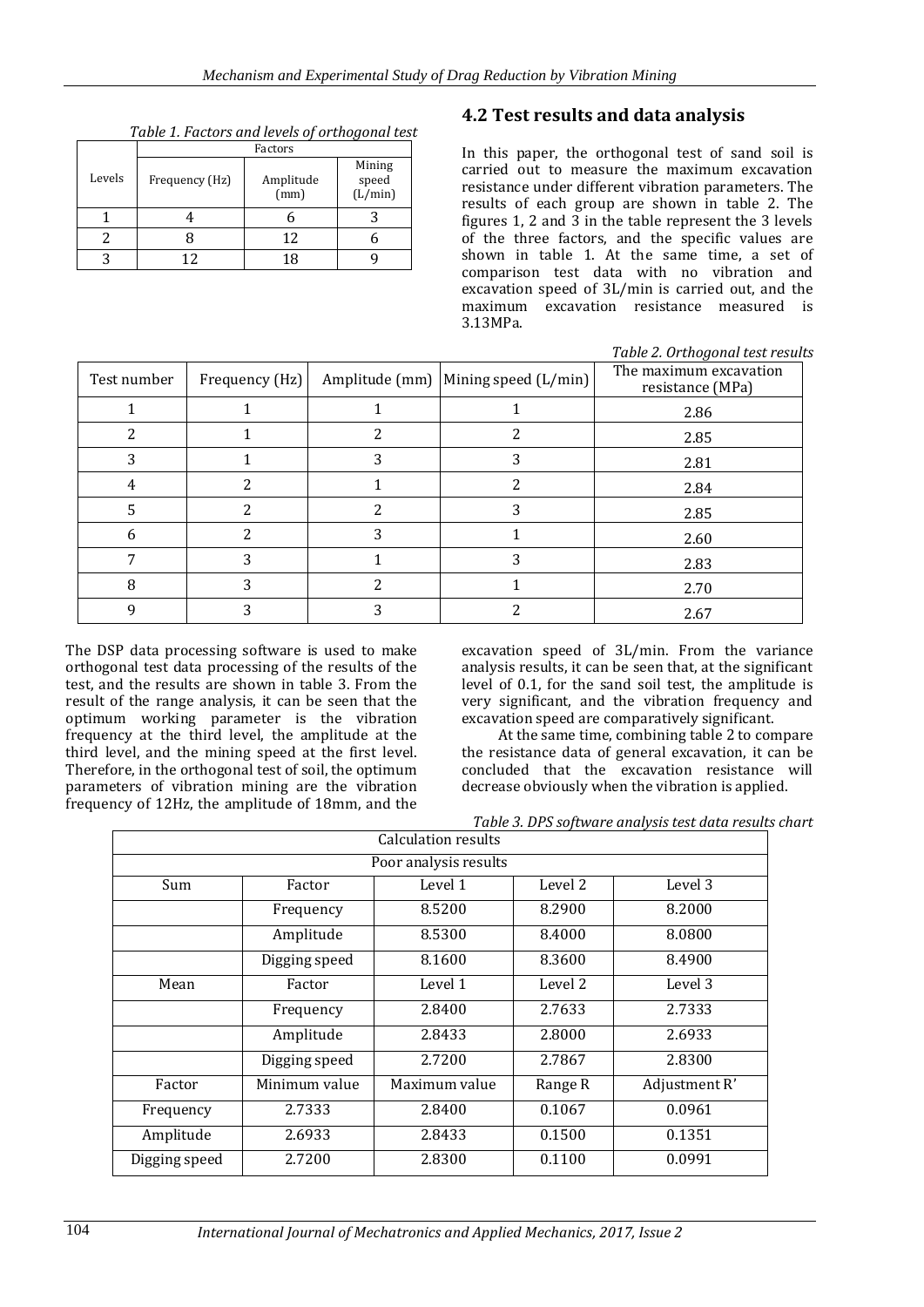| Analysis of variance results |                                                                 |                       |                |         |         |  |
|------------------------------|-----------------------------------------------------------------|-----------------------|----------------|---------|---------|--|
|                              | Orthogonal design variance analysis (complete stochastic model) |                       |                |         |         |  |
| Source of<br>variation       | Sum of<br>squares                                               | Degrees of<br>freedom | Mean<br>square | F value | P-value |  |
| Frequency                    | 0.0182                                                          | 2                     | 0.0091         | 10.3418 | 0.0882  |  |
| Amplitude                    | 0.0358                                                          | 2                     | 0.0179         | 20.3671 | 0.0468  |  |
| Digging<br>speed             | 0.0184                                                          | 2                     | 0.0092         | 10.4937 | 0.0870  |  |
| Error                        | 0.0018                                                          | 2                     | 0.0009         |         |         |  |
| Sum                          | 0.0741                                                          |                       |                |         |         |  |

According to the analyzed optimum working parameters for sandy soil, the test for natural frequency of sandy soil is made. That is, keeping the amplitude and digging speed unchanged at 18mm and 3L/min, different vibration frequencies are changed, and the maximum mining resistance under different vibration frequencies are tested.

On the basis that when the vibration frequency is near the natural frequency, and the mining resistance is the minimum, the natural frequency of sandy soil can be measured. The test with vibration frequencies of 4Hz, 8Hz, 12Hz, 16Hz and 20Hz, respectively is carried out for the sandy soil. The results obtained are shown in table 4:

*Table 4. Vibration frequency test results*

|                                            |      |      |      |      | 1 ADIC 11 FIDI AUDIL II CAACIIC FCDC |      |
|--------------------------------------------|------|------|------|------|--------------------------------------|------|
| Vibration frequency (Hz)                   |      |      | ⊥ ∠  |      |                                      |      |
| The maximum excavation<br>resistance (MPa) | 2.81 | רי ר | 2.69 | 2.74 | 2.82                                 | 2.85 |

The data in Table 4 is plotted as the vibration frequency and the maximum excavation resistance relationship graph, as shown in Figure 10. It is easy to see that when the vibration frequency is smaller than the natural frequency of sandy soil, the maximum excavation resistance will decrease with

the increase of vibration frequency. When the vibration frequency increases to greater than the natural frequency of sandy soil, the maximum excavation resistance increases with the increase of frequency.



*Figure 10: Relationship between the vibration frequency and the maximum excavation resistance*

The curve of relationship between the vibration frequency obtained from the test and the maximum excavation resistance is fitted by polynomial curves,

and a smooth curve is obtained, as shown in Figure 11. According to the fitted curve, the polynomial expression of the curve is obtained:

 $y=-0.000101x^3+0.005414x^2-0.079937x+3.053333$